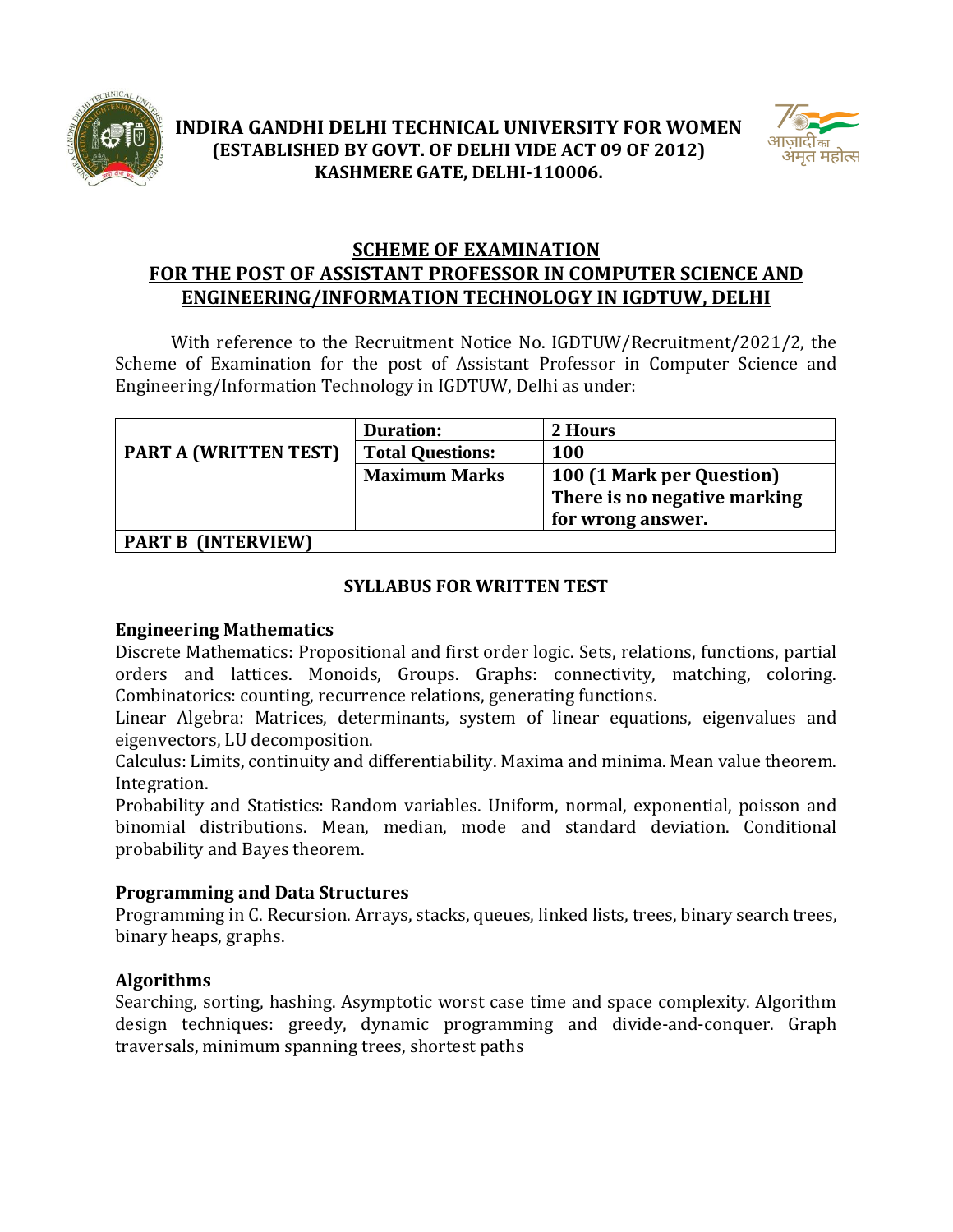#### **Operating System**

System calls, processes, threads, inter-process communication, concurrency and synchronization. Deadlock. CPU and I/O scheduling. Memory management and virtual memory. File systems.

### **Databases**

ER-model. Relational model: relational algebra, tuple calculus, SQL. Integrity constraints, normal forms. File organization, indexing (e.g., B and B+ trees). Transactions and concurrency control.

### **Computer Networks**

Concept of layering: OSI and TCP/IP Protocol Stacks; Basics of packet, circuit and virtual circuit switching;

Data link layer: framing, error detection, Medium Access Control, Ethernet bridging;

Routing protocols: shortest path, flooding, distance vector and link state routing; Fragmentation and IP addressing, IPv4, CIDR notation, Basics of IP support protocols (ARP, DHCP, ICMP), Network Address Translation (NAT); Transport layer: flow control and congestion control, UDP, TCP, sockets;

Application layer protocols: DNS, SMTP, HTTP, FTP, Email.

### **Theory of Computation**

Regular expressions and finite automata. Context-free grammars and push-down automata. Regular and context-free languages, pumping lemma. Turing machines and undecidability.

#### **Compiler Design**

Lexical analysis, parsing, syntax-directed translation. Runtime environments. Intermediate code generation. Local optimisation, Data flow analyses: constant propagation, liveness analysis, common subexpression elimination.

### **Emerging Trends**

Python Fundamentals, Libraries for ML, Supervised and Unsupervised Learning, Machine Learning libraries: Scipy, Numpy, Matplotlib

Data split and hyper-parameter training, Pre-processing data and feature engineering, Exploratory Data analysis using Visualization, Different types of Regression-Linear and Logistic Naive- Bayes' Classification, SVM Classification Deep Learning, CNN, RNN

Cyber Security Fundamentals, Threat Actors, Attacks, and Mitigation, Security Policies and Procedures, Information Security Governance, Risk Management, Incident Management, Digital Forensics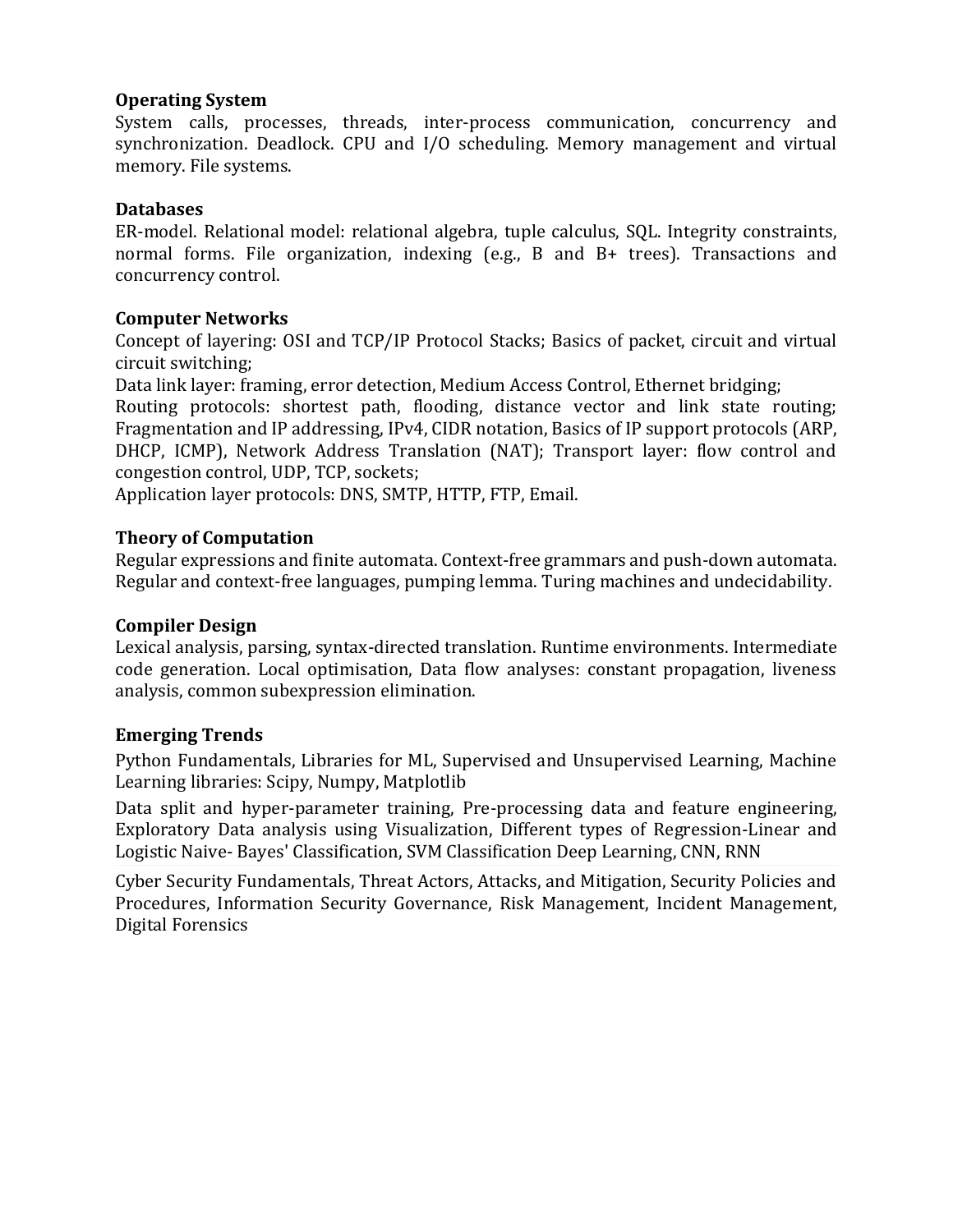

## **INDIRA GANDHI DELHI TECHNICAL UNIVERSITY FOR WOMEN (ESTABLISHED BY GOVT. OF DELHI VIDE ACT 09 OF 2012) KASHMERE GATE, DELHI-110006.**



# **SCHEME OF EXAMINATION FOR THE POST OF ASSISTANT PROFESSOR IN PHYSICS IN IGDTUW, DELHI**

With reference to the Recruitment Notice No. IGDTUW/Recruitment/2021/2, the Scheme of Examination for the post of Assistant Professor in Physics in IGDTUW, Delhi as under:

|                           | <b>Duration:</b>        | 2 Hours                                |
|---------------------------|-------------------------|----------------------------------------|
| <b>PART A</b>             | <b>Total Questions:</b> | <b>100</b>                             |
| <b>(WRITTEN)</b>          | <b>Maximum Marks</b>    | 100 (1 Mark per Question)              |
| TEST)                     |                         | There is no negative marking for wrong |
|                           |                         | answer.                                |
| <b>PART B (INTERVIEW)</b> |                         |                                        |

### **SYLLABUS FOR WRITTEN TEST**

### **Mathematical Physics**

Vector calculus: linear vector space: basis, orthogonality and completeness; matrices; similarity transformations, diagonalization, eigenvalues and eigenvectors; linear differential equations: second order linear differential equations and solutions involving special functions; complex analysis: Cauchy-Riemann conditions, Cauchy's theorem, singularities, residue theorem and applications; Laplace transform, Fourier analysis; elementary ideas about tensors: covariant and contravariant tensors.

### **Classical Mechanics**

Lagrangian formulation: D'Alembert's principle, Euler-Lagrange equation, Hamilton's principle, calculus of variations; symmetry and conservation laws; central force motion: Kepler problem and Rutherford scattering; small oscillations: coupled oscillations and normal modes; rigid body dynamics: interia tensor, orthogonal transformations, Euler angles, Torque free motion of a symmetric top; Hamiltonian and Hamilton's equations of motion; Liouville's theorem; canonical transformations: action-angle variables, Poisson brackets, Hamilton-Jacobi equation.

Special theory of relativity: Lorentz transformations, relativistic kinematics, massenergy equivalence.

## **Electromagnetic Theory**

Solutions of electrostatic and magnetostatic problems including boundary value problems; method of images; separation of variables; dielectrics and conductors;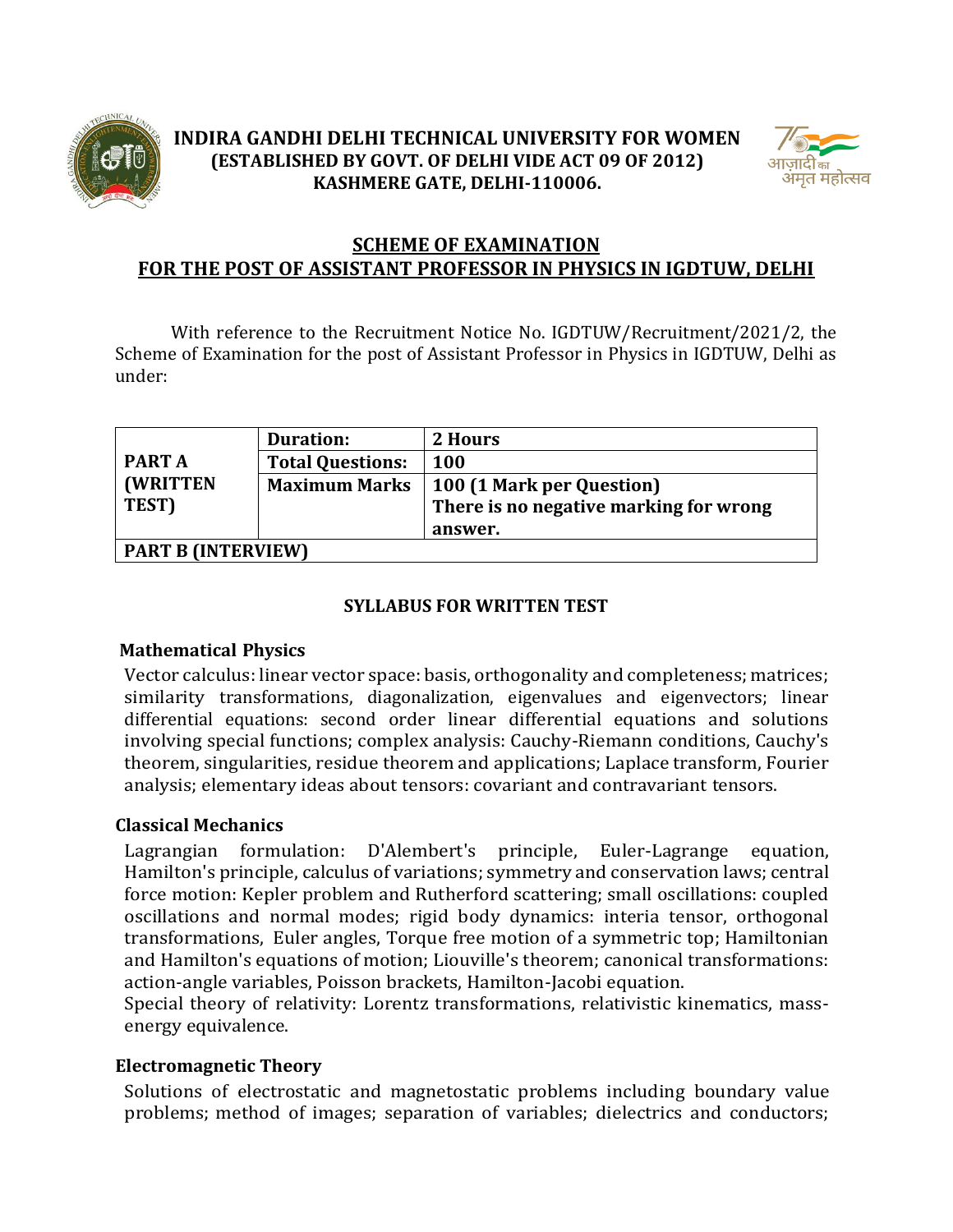magnetic materials; multipole expansion; Maxwell's equations; scalar and vector potentials; Coulomb and Lorentz gauges; electromagnetic waves in free space, nonconducting and conducting media; reflection and transmission at normal and oblique incidences; polarization of electromagnetic waves; Poynting vector, Poynting theorem, energy and momentum of electromagnetic waves; radiation from a moving charge.

### **Quantum Mechanics**

Postulates of quantum mechanics; uncertainty principle; Schrodinger equation; Dirac Bra-Ket notation, linear vectors and operators in Hilbert space; one dimensional potentials: step potential, finite rectangular well, tunneling from a potential barrier, particle in a box, harmonic oscillator; two and three dimensional systems: concept of degeneracy; hydrogen atom; angular momentum and spin; addition of angular momenta; variational method and WKB approximation, time independent perturbation theory; elementary scattering theory, Born approximation; symmetries in quantum mechanical systems.

## **Thermodynamics and Statistical Physics**

Laws of thermodynamics; macrostates and microstates; phase space; ensembles; partition function, free energy, calculation of thermodynamic quantities; classical and quantum statistics; degenerate Fermi gas; black body radiation and Planck's distribution law; Bose-Einstein condensation; first and second order phase transitions, phase equilibria, critical point.

### **Atomic and Molecular Physics**

Spectra of one-and many-electron atoms; spin-orbit interaction: LS and jj couplings; fine and hyperfine structures; Zeeman and Stark effects; electric dipole transitions and selection rules; rotational and vibrational spectra of diatomic molecules; electronic transitions in diatomic molecules, Franck-Condon principle; Raman effect; EPR, NMR, ESR, X-ray spectra; lasers: Einstein coefficients, population inversion, two and three level systems.

### **Solid State Physics**

Elements of crystallography; diffraction methods for structure determination; bonding in solids; lattice vibrations and thermal properties of solids; free electron theory; band theory of solids: nearly free electron and tight binding models; metals, semiconductors and insulators; conductivity, mobility and effective mass; Optical properties of solids; Kramer's-Kronig relation, intra- and inter-band transitions; dielectric properties of solid; dielectric function, polarizability, ferroelectricity; magnetic properties of solids; dia, para, ferro, antiferro and ferri-magnetism, domains and magnetic anisotropy; superconductivity: Type-I and Type II superconductors, Meissner effect, London equation, BCS Theory, flux quantization.

### **Electronics**

Semiconductors in equilibrium: electron and hole statistics in intrinsic and extrinsic semiconductors; metal-semiconductor junctions; Ohmic and rectifying contacts; PN diodes, bipolar junction transistors, field effect transistors; negative and positive feedback circuits; oscillators, operational amplifiers, active filters; basics of digital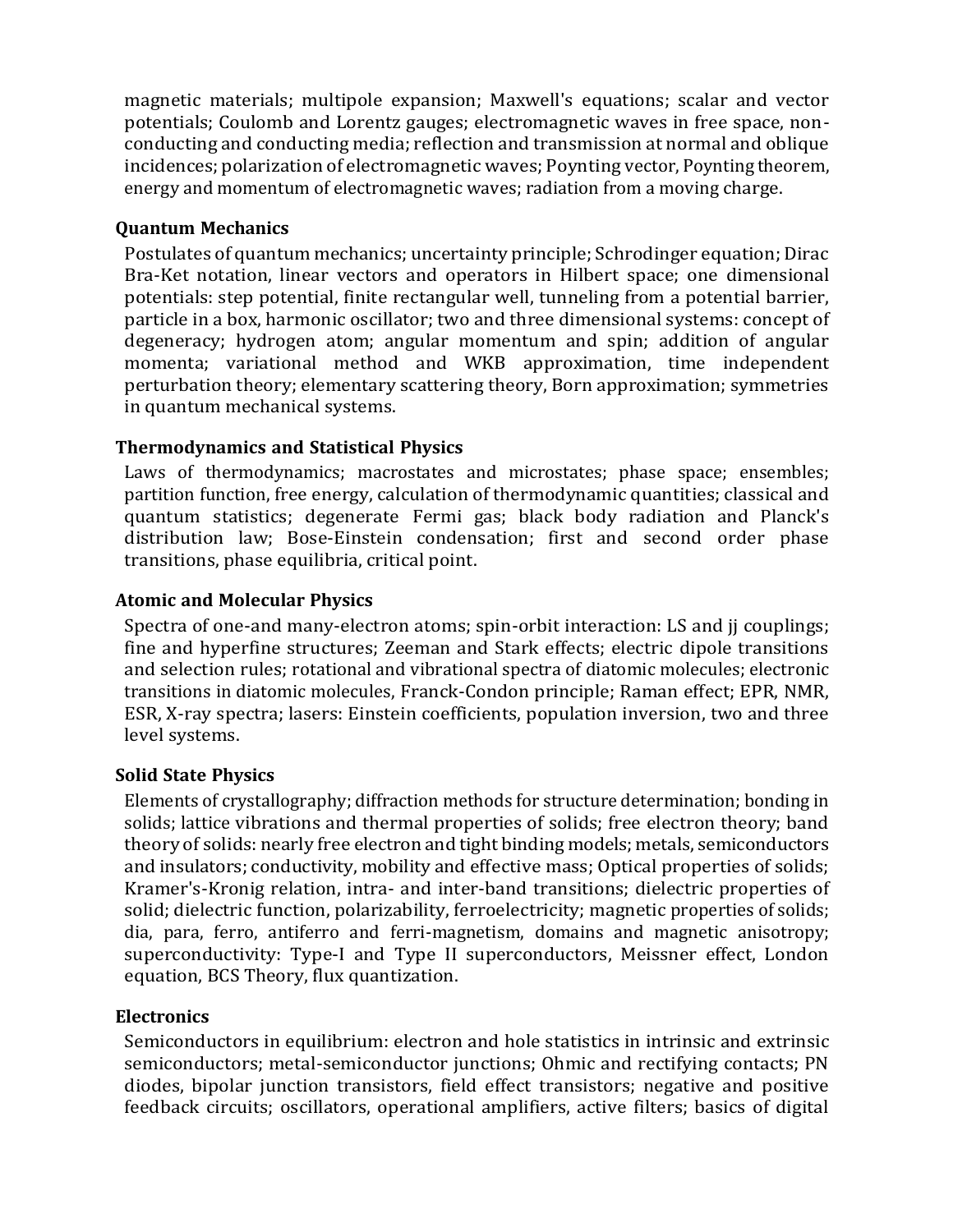logic circuits, combinational and sequential circuits, flip- flops, timers, counters, registers, A/D and D/A conversion.

#### **Nuclear and Particle Physics**

Nuclear radii and charge distributions, nuclear binding energy, electric and magnetic moments; semi- empirical mass formula; nuclear models; liquid drop model, nuclear shell model; nuclear force and two nucleon problem; alpha decay, beta-decay, electromagnetic transitions in nuclei; Rutherford scattering, nuclear reactions, conservation laws; fission and fusion; particle accelerators and detectors; elementary particles; photons, baryons, mesons and leptons; quark model; conservation laws, isospin symmetry, charge conjugation, parity and time-reversal invariance.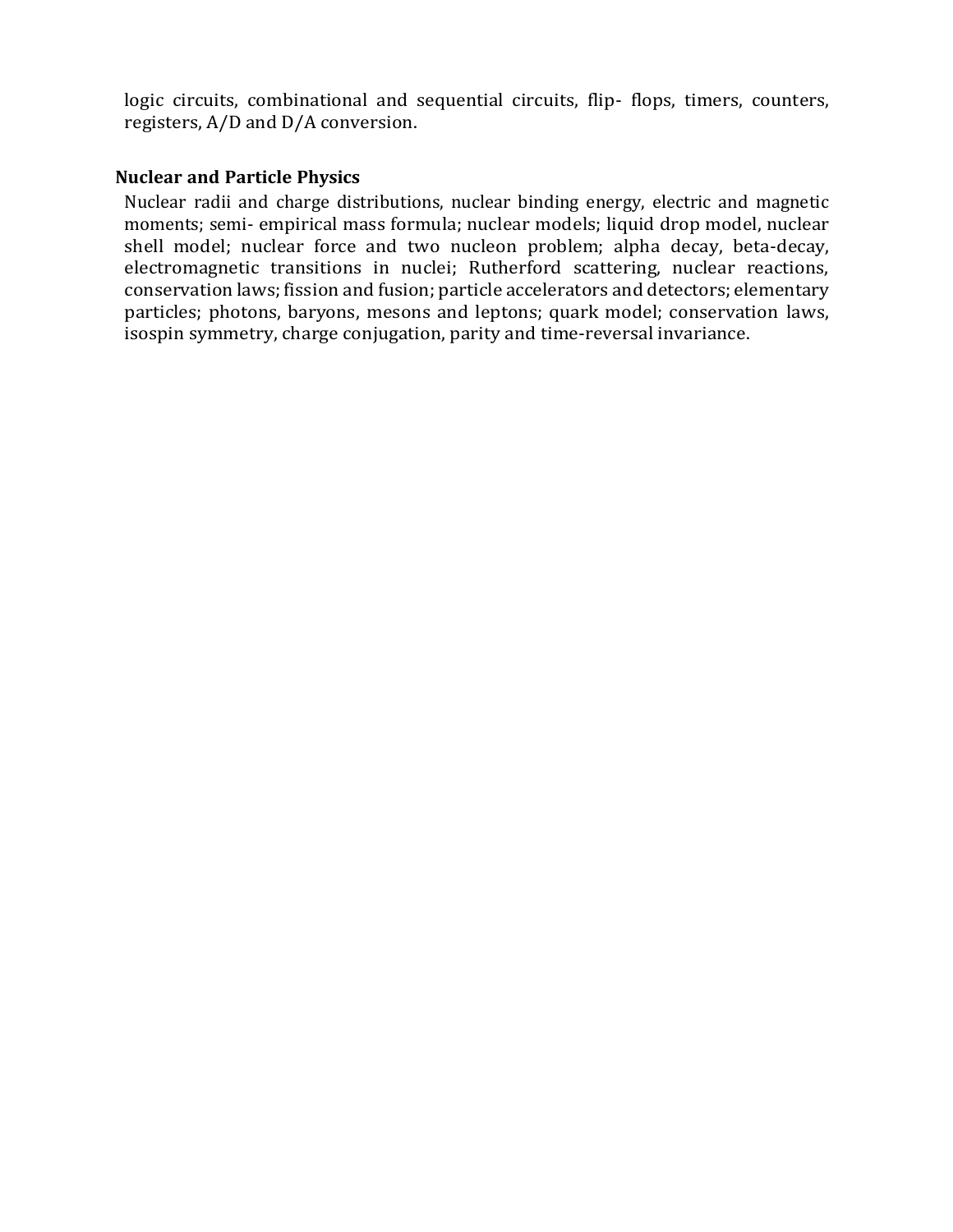

# **INDIRA GANDHI DELHI TECHNICAL UNIVERSITY FOR WOMEN (ESTABLISHED BY GOVT. OF DELHI VIDE ACT 09 OF 2012) KASHMERE GATE, DELHI-110006.**



# **SCHEME OF EXAMINATION FOR THE POST OF ASSISTANT PROFESSOR IN ARCHITECTURE AND PLANNING IN IGDTUW, DELHI**

With reference to the Recruitment Notice No. IGDTUW/Recruitment/2021/2, the Scheme of Examination for the post of Assistant Professor in Architecture and Planning in IGDTUW, Delhi as under:

|                           | <b>Duration:</b>        | 2 Hours                                        |
|---------------------------|-------------------------|------------------------------------------------|
| <b>PART A</b>             | <b>Total Questions:</b> | <b>100</b>                                     |
| <b>(WRITTEN)</b>          | <b>Maximum Marks</b>    | 100 (1 Mark per Question)                      |
| TEST)                     |                         | There is no negative marking for wrong answer. |
| <b>PART B (INTERVIEW)</b> |                         |                                                |

## **SYLLABUS FOR WRITTEN TEST**

## **Part A: Common Architecture, Planning and Design**

Architectural Graphics; Visual composition in 2D and 3D; Computer application in Architecture and Planning; Anthropometrics; Organization of space; Circulationhorizontal and vertical; Space Standards; Universal design; Building byelaws; Codes and standards;

### **Construction and Management**

Project management techniques e.g., PERT, CPM etc.; Estimation and Specification; Professional practice and ethics; Form and Structure; Principles and design of disaster resistant structures; Temporary structures for rehabilitation;

### **Environmental Planning and Design**

Natural and man-made ecosystem; Ecological principles; Environmental considerations in Planning and design; Environmental pollution- types, causes, controls and abatement strategies; Sustainable development, goals and strategies; Climate change and built environment; Climate responsive design;

### **Urban Design, landscape and Conservation**

Historical and modern examples of urban design; Elements of urban built environment – urban form, spaces, structure, pattern, fabric, texture, grain etc.; Concepts and theories of urban design; Principles, tools and techniques of urban design; Public spaces, character, spatial qualities and Sense of Place; Urban design interventions for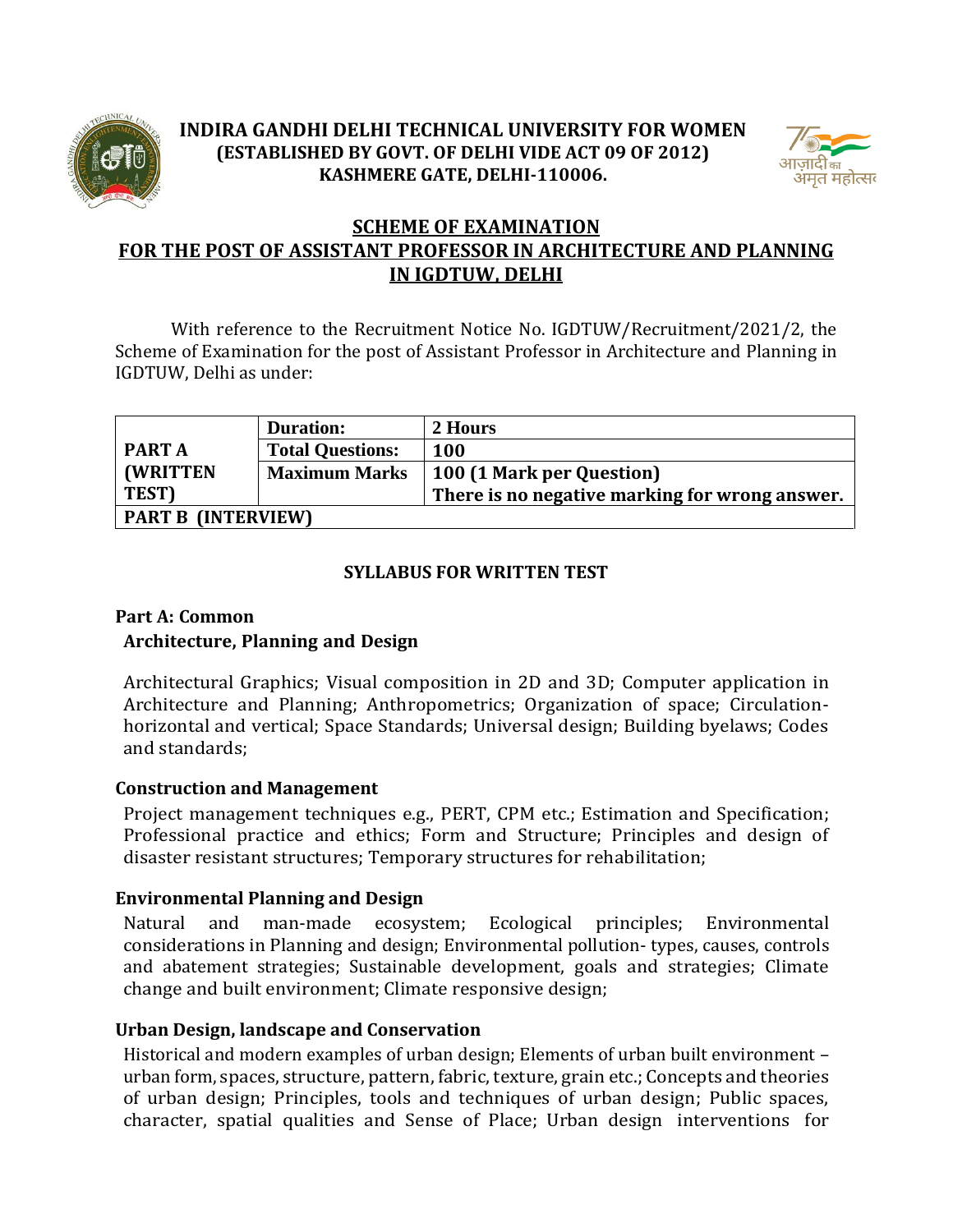sustainable development and transportation; Development controls – FAR, densities and building byelaws.; Urban renewal and conservation; heritage conservation; historical public spaces and gardens; Landscape design; Site planning;

#### **Planning process**

Salient concepts, theories and principles of urban planning; concepts of cities - Eco-City, Smart City; Concepts and theories by trendsetting planners and designers; Ekistics; Urban sociology; Social, Economic and environmental cost benefit analysis; Methods of non-spatial and spatial data analysis; Development guidelines such as URDPFI;

### **Housing**

Housing typologies; Concepts, principles and examples of neighbourhood; Residential densities; Affordable Housing; Real estate valuation;

#### **Services and Infrastructure**

Firefighting Systems; Building Safety and Security systems; Building Management Systems; Water treatment; Water supply and distribution system; Water harvesting systems; Principles, Planning and Design of storm water drainage system; Sewage disposal methods; Methods of solid waste management - collection, transportation and disposal; Recycling and Reuse of solid waste; Land- use – transportation - urban form inter-relationships; Design of roads, intersections, grade separators and parking areas; Hierarchy of roads and level of service; Para-transits and other modes of transportation, Pedestrian and slow moving traffic planning;

### **Part B1: Architecture**

### **History and Contemporary Architecture**

Principles of Art and Architecture; World History of Architecture: Egyptian, Greco-Roman classical period, Byzantine, Gothic, Renaissance, Baroque-Rococo, etc.; Recent trends in Contemporary Architecture: Art nouveau, Art Deco, Eclecticism, International styles, Post Modernism, Deconstruction in architecture, etc.; Influence of Modern art and Design in Architecture; Indian vernacular and traditional Architecture, Oriental Architecture; Works of renowned national and international architects;

#### **Building Construction and Structural systems**

Building construction techniques, methods and details; Building systems and prefabrication of building elements; Principles of Modular Coordination; Construction planning and equipment; Building material characteristics and applications; Principles of strength of materials; Alternative building materials; Foundations; Design of structural elements with different materials; Elastic and Limit State design; Structural systems; Principles of Pre-stressing; High Rise and Long Span structures, gravity and lateral load resisting systems;

### **Building Services and Sustainability**

Solar architecture; Thermal, visual and acoustic comfort in built environments;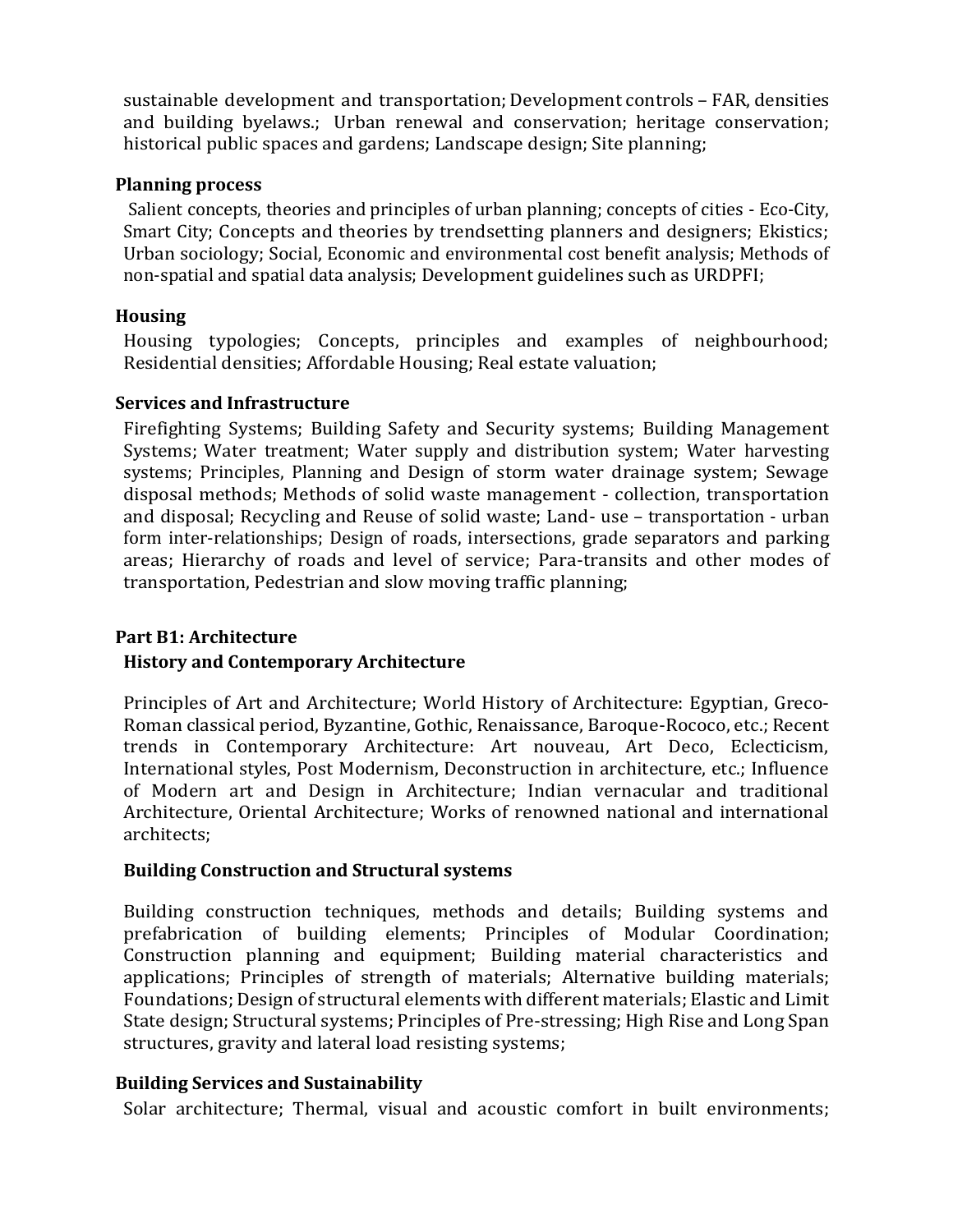Natural and Mechanical ventilation in buildings; Air-Conditioning systems; Sustainable building strategies; Building Performance Simulation and Evaluation; Intelligent Buildings; Water supply; Sewerage and drainage systems; Sanitary fittings and fixtures; Plumbing systems; Principles of internal and external drainage system; Principles of electrification of buildings; Elevators and Escalators - standards and uses;

## **Part B2: Planning**

## **Regional and Settlement Planning**

Regional delineation; settlement hierarchy; Types and hierarchy of plans; Various schemes and programs of central government; Transit Oriented Development (TOD), SEZ, SRZ etc.; Public Perception and user behaviour; National Housing Policies, Programs and Schemes.; Slums, Squatters and informal housing; Standards for housing and community facilities; Housing for special areas and needs;

### **Planning Techniques and Management**

Application of G.I.S and Remote Sensing techniques in urban and regional planning; Tools and techniques of Surveys – Physical, Topographical, Land use and Socioeconomic Surveys; Urban Economics, Law of demand and supply of land and its use in planning; Graphic presentation of spatial data; Local self-governance, Panchayatiraj institutions; Planning Legislation and implementation – Land Acquisition Act, PPP etc.; Decision support system and Land Information System; Urban geography and econometrics; Management of Infrastructure Projects; Demography and equity in planning;

### **Infrastructure Planning**

Process and Principles of Transportation Planning and Traffic Engineering; Road capacity and Travel demand forecasting; Traffic survey methods, Traffic flow Analysis; Traffic analyses and design considerations; Traffic and transport management and control in urban areas; Mass transportation planning; Intelligent Transportation Systems; Urban and Rural Infrastructure System Network.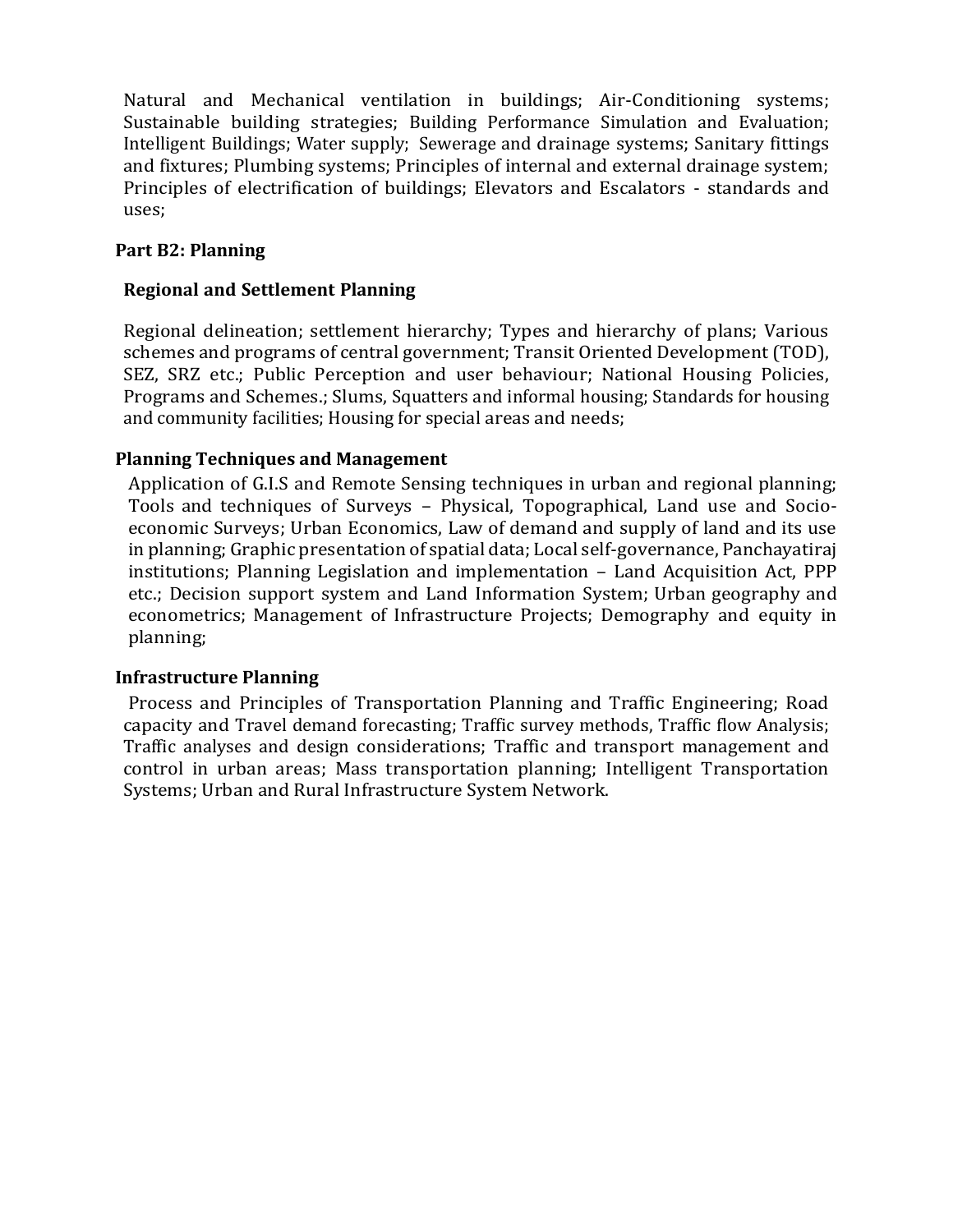

# **INDIRA GANDHI DELHI TECHNICAL UNIVERSITY FOR WOMEN (ESTABLISHED BY GOVT. OF DELHI VIDE ACT 09 OF 2012) KASHMERE GATE, DELHI-110006.**



# **SCHEME OF EXAMINATION FOR THE POST OF ASSISTANT PROFESSOR IN CHEMISTRY IN IGDTUW, DELHI**

With reference to the Recruitment Notice No. IGDTUW/Recruitment/2021/2, the Scheme of Examination for the post of Assistant Professor in Chemistry in IGDTUW, Delhi as under:

|                           | <b>Duration:</b>        | 2 Hours                                        |
|---------------------------|-------------------------|------------------------------------------------|
| <b>PART A</b>             | <b>Total Questions:</b> | <b>100</b>                                     |
| <b>(WRITTEN)</b>          | <b>Maximum Marks</b>    | 100 (1 Mark per Question)                      |
| TEST)                     |                         | There is no negative marking for wrong answer. |
| <b>PART B (INTERVIEW)</b> |                         |                                                |

### **SYLLABUS FOR WRITTEN TEST**

## **Section 1: Physical Chemistry**

**Structure:** Postulates of quantum mechanics. Operators. Time dependent and time independent Schrödinger equations. Born interpretation. Dirac bra-ket notation. Particle in a box: infinite and finite square wells; concept of tunnelling; particle in 1D, 2D and 3D-box; applications. Harmonic oscillator: harmonic and anharmonic potentials; hermite polynomials. Rotational motion: Angular momentum operators, Rigid rotor. Hydrogen and hydrogen-like atoms : atomic orbitals; radial distribution function. Multi-electron atoms: orbital approximation; electron spin; Pauli exclusion principle; slater determinants. Approximation Methods: Variation method and secular determinants; first order perturbation techniques. Atomic units. Molecular structure and Chemical bonding: Born-Oppenheimer approximation; Valence bond theory and linear combination of atomic orbitals – molecular orbital (LCAO-MO) theory. Hybrid orbitals. Applications of LCAO-MO theory to H2+, H2; orbital theory (MOT) of homo- and heteronuclear diatomic molecules. Hückel approximation and its application to annular  $\pi$  – electron systems.

**Group theory:** Symmetry elements and operations; Point groups and character tables; Internal coordinates and vibrational modes; symmetry adapted linear combination of atomic orbitals (LCAO- MO); construction of hybrid orbitals using symmetry aspects.

**Spectroscopy:** Atomic spectroscopy; Russell-Saunders coupling; Term symbols and spectral details; origin of selection rules. Rotational, vibrational, electronic and Raman spectroscopy of diatomic and polyatomic molecules. Line broadening. Einstein's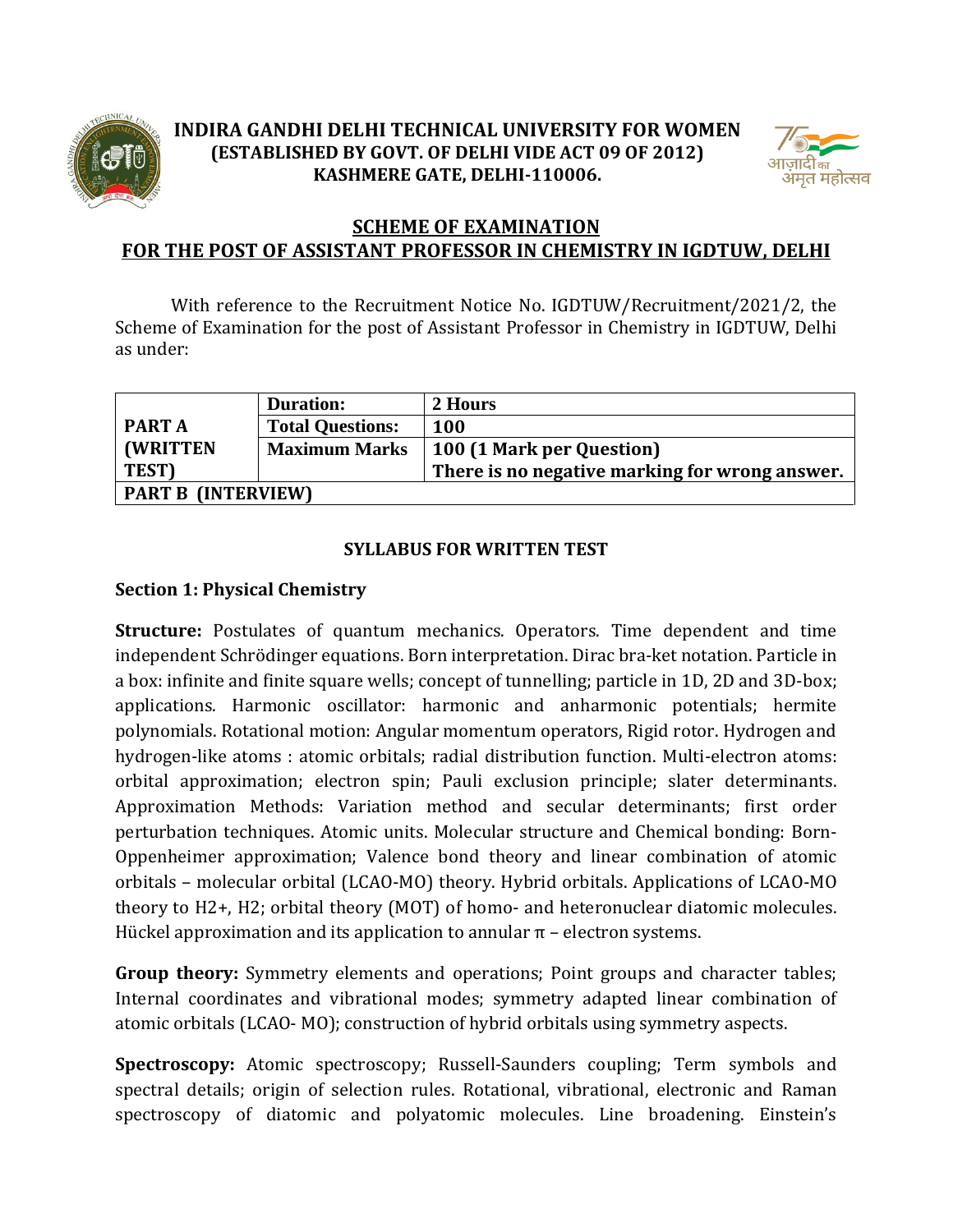coefficients. Relationship of transition moment integral with molar extinction coefficient and oscillator strength. Basic principles of nuclear magnetic resonance: gyromagnetic ratio; chemical shift, nuclear coupling.

**Equilibrium:** Laws of thermodynamics. Standard states. Thermochemistry. Thermodynamic functions and their relationships: Gibbs-Helmholtz and Maxwell relations, Gibbs-Duhem equation, van't Hoff equation. Criteria of spontaneity and equilibrium. Absolute entropy. Partial molar quantities. Thermodynamics of mixing. Chemical potential. Fugacity, activity and activity coefficients. Ideal and Non-ideal solutions, Raoult's Law and Henry's Law, Chemical equilibria. Dependence of equilibrium constant on temperature and pressure. Ionic mobility and conductivity. Debye-Hückel limiting law. Debye-Hückel-Onsager equation. Standard electrode potentials and electrochemical cells. Nernst Equation and its application, relationship between Electrode potential and thermodynamic quantities, Potentiometric and conductometric titrations. Phase rule. Clausius- Clapeyron equation. Phase diagram of one component systems: CO2, H2O, S; two component systems: liquid- vapour, liquid-liquid and solid-liquid systems. Fractional distillation. Azeotropes and eutectics. Statistical thermodynamics: microcanonical, canonical and grand canonical ensembles, Boltzmann distribution, partition functions and thermodynamic properties.

**Kinetics (Topic have been rearranged):** Elementary, parallel, opposing and consecutive reactions. Steady state approximation. Mechanisms of complex reactions. Unimolecular reactions. Potential energy surfaces and classical trajectories, Concept of Saddle points, Transition state theory: Eyring equation, thermodynamic aspects. Kinetics of polymerization. Catalysis concepts and enzyme catalysis. Kinetic isotope effects. Fast reaction kinetics: relaxation and flow methods. Diffusion controlled reactions. Kinetics of photochemical and photophysical processes.

**Surfaces and Interfaces:** Physisorption and chemisorption. Langmuir, Freundlich and Brunauer– Emmett–Teller (BET) isotherms. Surface catalysis: Langmuir-Hinshelwood mechanism. Surface tension, viscosity. Self-assembly. Physical chemistry of colloids, micelles and macromolecules.

## **Section 2: Inorganic Chemistry**

**Main Group Elements:** Hydrides, halides, oxides, oxoacids, nitrides, sulfides – shapes and reactivity. Structure and bonding of boranes, carboranes, silicones, silicates, boron nitride, borazines and phosphazenes. Allotropes of carbon, phosphorous and sulphur. Industrial synthesis of compounds of main group elements. Chemistry of noble gases, pseudohalogens, and interhalogen compounds. Acid-base concepts and principles (Lewis, Brønsted, HSAB and acid-base catalysis).

**Transition Elements**: Coordination chemistry – structure and isomerism, theories of bonding (VBT, CFT, and MOT). Energy level diagrams in various crystal fields, CFSE, applications of CFT, Jahn- Teller distortion. Electronic spectra of transition metal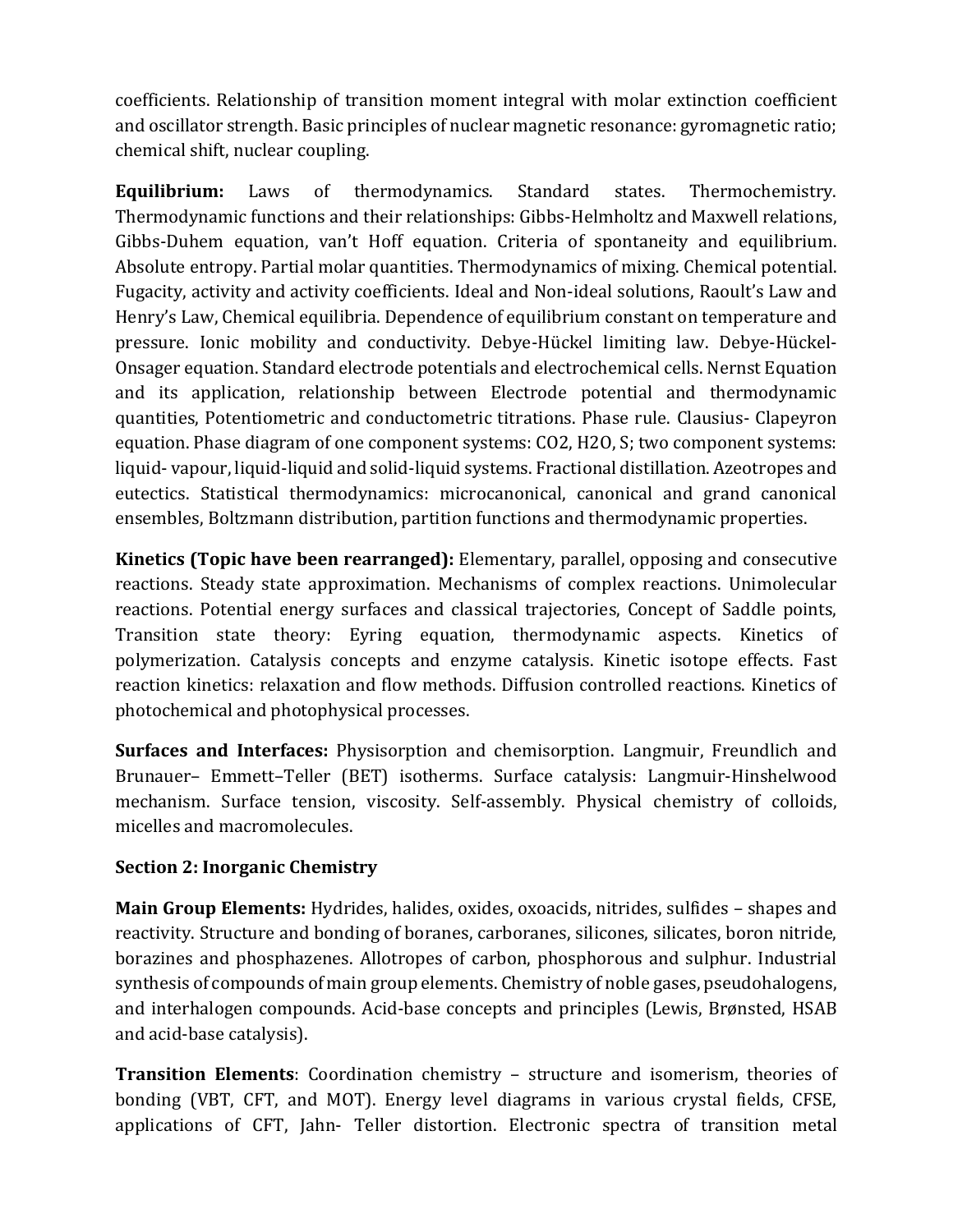complexes: spectroscopic term symbols, selection rules, Orgel and Tanabe-Sugano diagrams, nephelauxetic effect and Racah parameter, charge-transfer spectra. Magnetic properties of transition metal complexes. Ray-Dutt and Bailar twists, Reaction mechanisms: kinetic and thermodynamic stability, substitution and redox reactions. Metal-metal multiple bond.

**Lanthanides and Actinides**: Recovery. Periodic properties, spectra and magnetic properties.

**Organometallics:** 18-Electron rule; metal-alkyl, metal-carbonyl, metal-olefin and metalcarbene complexes and metallocenes. Fluxionality in organometallic complexes. Types of organometallic reactions. Homogeneous catalysis - Hydrogenation, hydroformylation, acetic acid synthesis, metathesis and olefin oxidation. Heterogeneous catalysis - Fischer-Tropsch reaction, Ziegler-Natta polymerization.

**Radioactivity:** Detection of radioactivity, Decay processes, half-life of radioactive elements, fission and fusion processes.

**Bioinorganic Chemistry:** Ion (Na+ and K+) transport, oxygen binding, transport and utilization, electron transfer reactions, nitrogen fixation, metalloenzymes containing magnesium, molybdenum, iron, cobalt, copper and zinc.

**Solids:** Crystal systems and lattices, Miller planes, crystal packing, crystal defects, Bragg's law, ionic crystals, structures of AX, AX2, ABX3 type compounds, spinels, band theory, metals and semiconductors.

**Instrumental Methods of Analysis:** UV-visible, fluorescence and FTIR spectrophotometry, NMR and ESR spectroscopy, mass spectrometry, atomic absorption spectroscopy, Mössbauer spectroscopy (Fe and Sn) and X-ray crystallography. Chromatography including GC and HPLC. Electroanalytical methods- polarography, cyclic voltammetry, ion-selective electrodes. Thermoanalytical methods.

## **Section 3: Organic Chemistry**

**Stereochemistry:** Chirality and symmetry of organic molecules with or without chiral centres and determination of their absolute configurations. Relative stereochemistry in compounds having more than one stereogenic centre. Homotopic, enantiotopic and diastereotopic atoms, groups and faces. Stereoselective and stereospecific synthesis. Conformational analysis of acyclic and cyclic compounds. Geometrical isomerism and optical isomerism. Configurational and conformational effects, atropisomerism, and neighbouring group participation on reactivity and selectivity/specificity.

**Reaction Mechanisms:** Basic mechanistic concepts – kinetic versus thermodynamic control, Hammond's postulate and Curtin-Hammett principle. Methods of determining reaction mechanisms through kinetics, identification of products, intermediates and